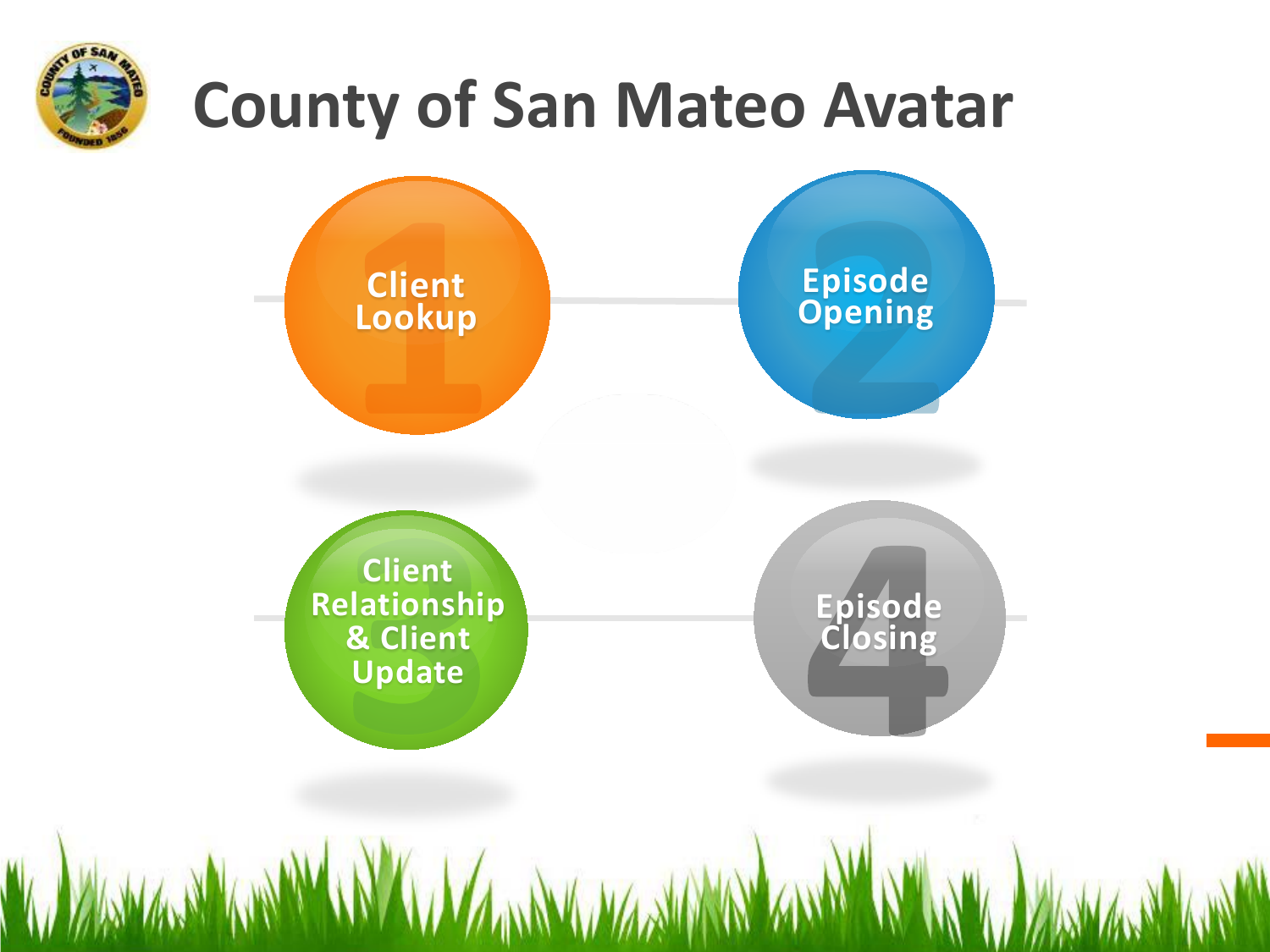

# **AVATAR** Client Lookup

WWW. WARMAN WARMAN AND A MANAGEMENT AND AND A MARIA WARMAN AND WARD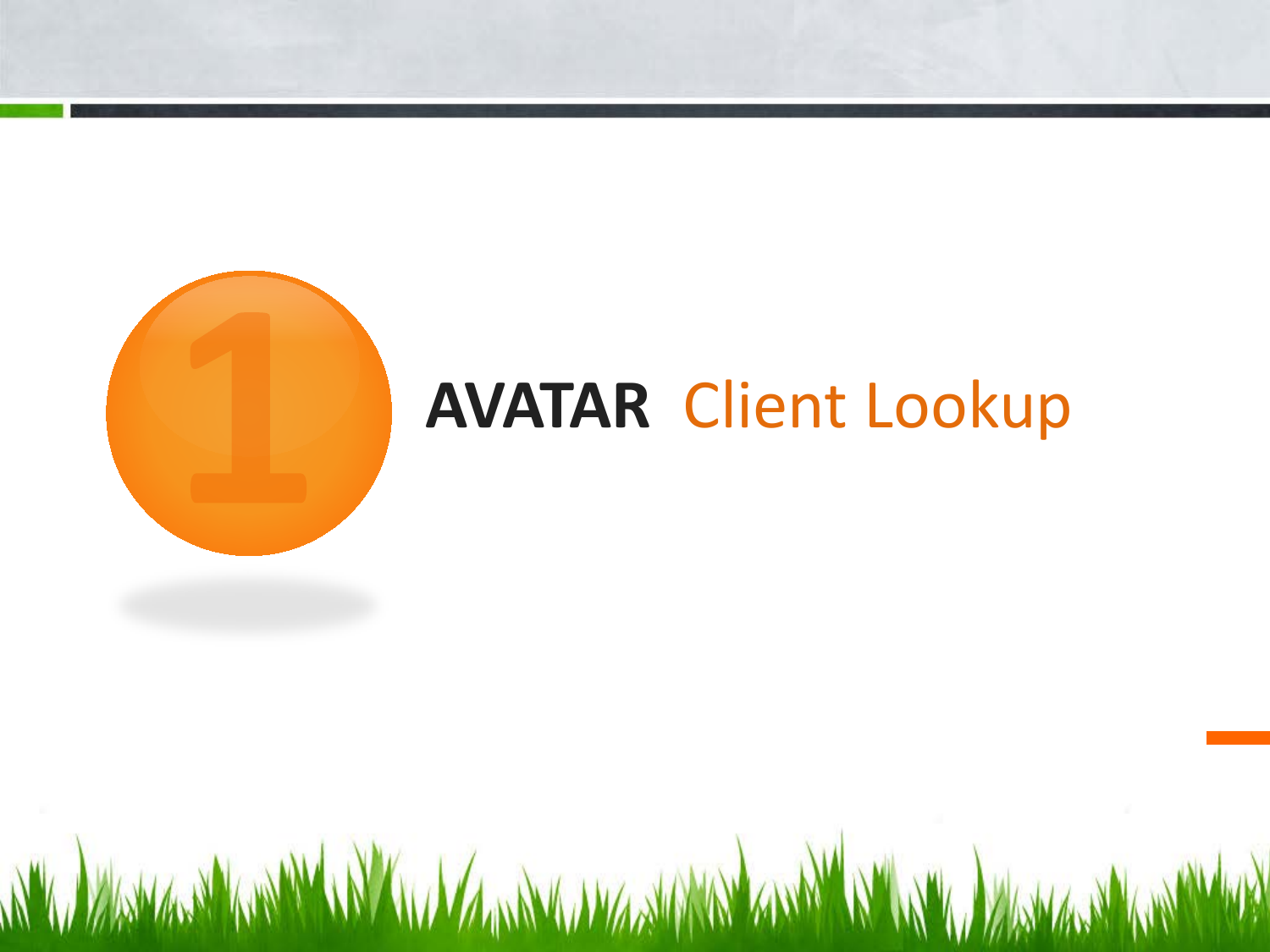# **Avatar Client Lookup**



| Client                            | Date Of Birth      | Gender      |
|-----------------------------------|--------------------|-------------|
| TEST, BOB (000943520)             | 09/20/1985         | Male        |
| TEST, JOLLY (000938760)           | 12/05/1960         | Female      |
| TEST, TESTTWO MR (000930003)      | 04/30/1989         | Male        |
| TESTEIGHT, TEST MR (000930008)    | 01/01/1970         | Male        |
| TESTER, ERRORS (000302106)        | 04/15/1945         | Male        |
|                                   | 07/03/1961         | Female      |
| TESTFIVE, TEST (P133)             | 05/17/1963         | Female      |
| TESTFOUR, TEST MR (000930041)     | 04/04/1999         | Male        |
| TESTINGTHREE, TEST MR (000930001) | 06/15/1977         | Male        |
| <b>TESTNINE, TEST (P503)</b>      |                    |             |
|                                   | 05/11/1937         | Female      |
| TESTONE, TEST V MR (000930000)    | 05/08/1999         | Female      |
| TESTONE, TWO (000936567)          | 06/14/1968         | Male        |
| TESTSEVEN, TEST (P186)            | 02/19/1976         | Male        |
| $\leq$ Previous 25                | 1 through 16 of 16 | Next $25 =$ |

**Clients can be searched in Avatar various ways: by Avatar ID, Birth date, SSN, Alias, Last Name** 

#### Steps

1. In the Search Client screen, enter the client's last name, SSN, Birth date, Avatar ID or Alias

2. Avatar utilizes "**Smart Search**" all clients with the same last name or sounding like your client's last name will appear. For the name "Test" there are 16. If there were more they would appear on the "Next 25"

1 through 16 of 16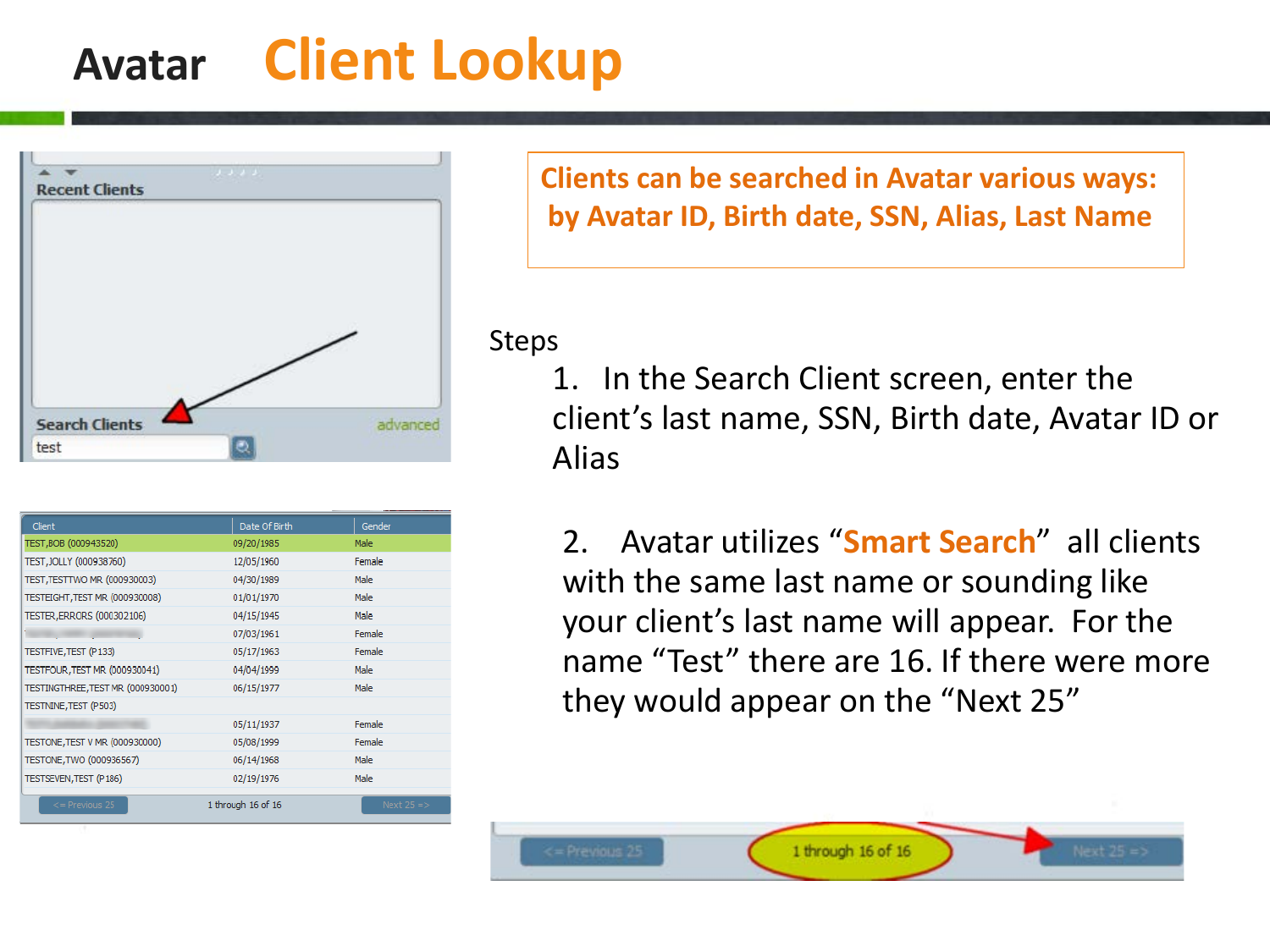# **Avatar Client Lookup**



### 4. Once selected, the client is placed in the

### "**Recent Clients**" box

| Test, Jolly (000938760) |          |
|-------------------------|----------|
|                         |          |
|                         |          |
|                         |          |
|                         |          |
|                         |          |
|                         |          |
| <b>Search Clients</b>   |          |
|                         | advanced |

| Client                                | Date Of Birth      | Gender      |
|---------------------------------------|--------------------|-------------|
| TEST, BOB (000943520)                 | 09/20/1985         | Male        |
| TEST, JOLLY (000938760)               | 12/05/1960         | Female      |
| TEST, TESTTWO MR (000930003)          | 04/30/1989         | Male        |
| TESTEIGHT, TEST MR (000930008)        | 01/01/1970         | Male        |
| TESTER, ERRORS (000302106)            | 04/15/1945         | Male        |
|                                       | 07/03/1961         | Female      |
| TESTFIVE, TEST (P133)                 | 05/17/1963         | Female      |
| TESTFOUR, TEST MR (000930041)         | 04/04/1999         | Male        |
| TESTINGTHREE, TEST MR (000930001)     | 06/15/1977         | Male        |
| TESTNINE, TEST (P503)                 |                    |             |
|                                       | 05/11/1937         | Female      |
| <b>TESTONE, TEST V MR (000930000)</b> | 05/08/1999         | Female      |
| TESTONE, TWO (000936567)              | 06/14/1968         | Male        |
| TESTSEVEN, TEST (P186)                | 02/19/1976         | Male        |
| $\leq$ Previous 25                    | 1 through 16 of 16 | Next $25 =$ |

 $\alpha$  , and  $\alpha$  , and  $\alpha$  , and  $\alpha$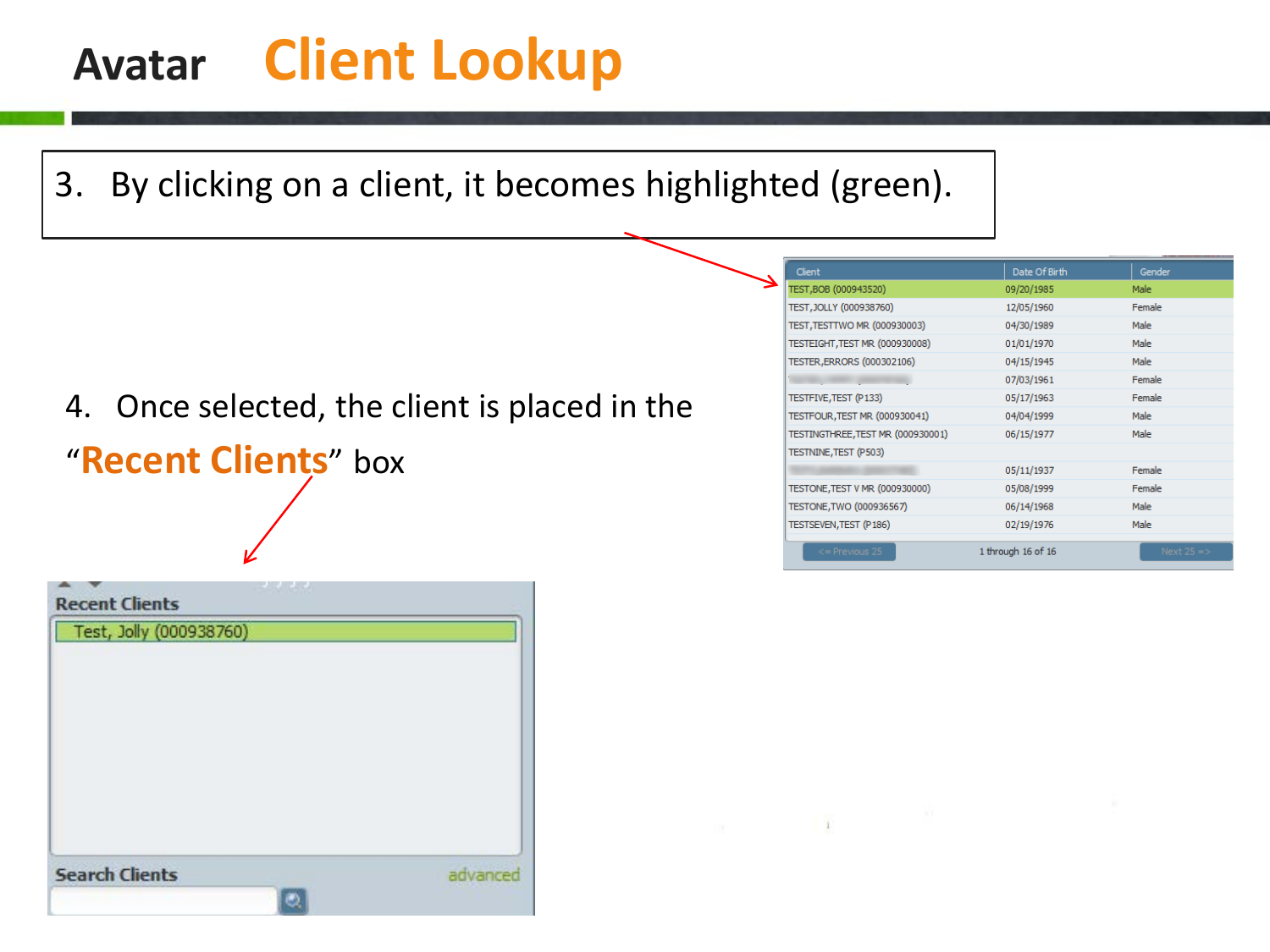

# **Avatar** Episode Opening

WWW. WARMARY WANTED A THE WARD WAS TRANSMITTED AND WARD WARD WARD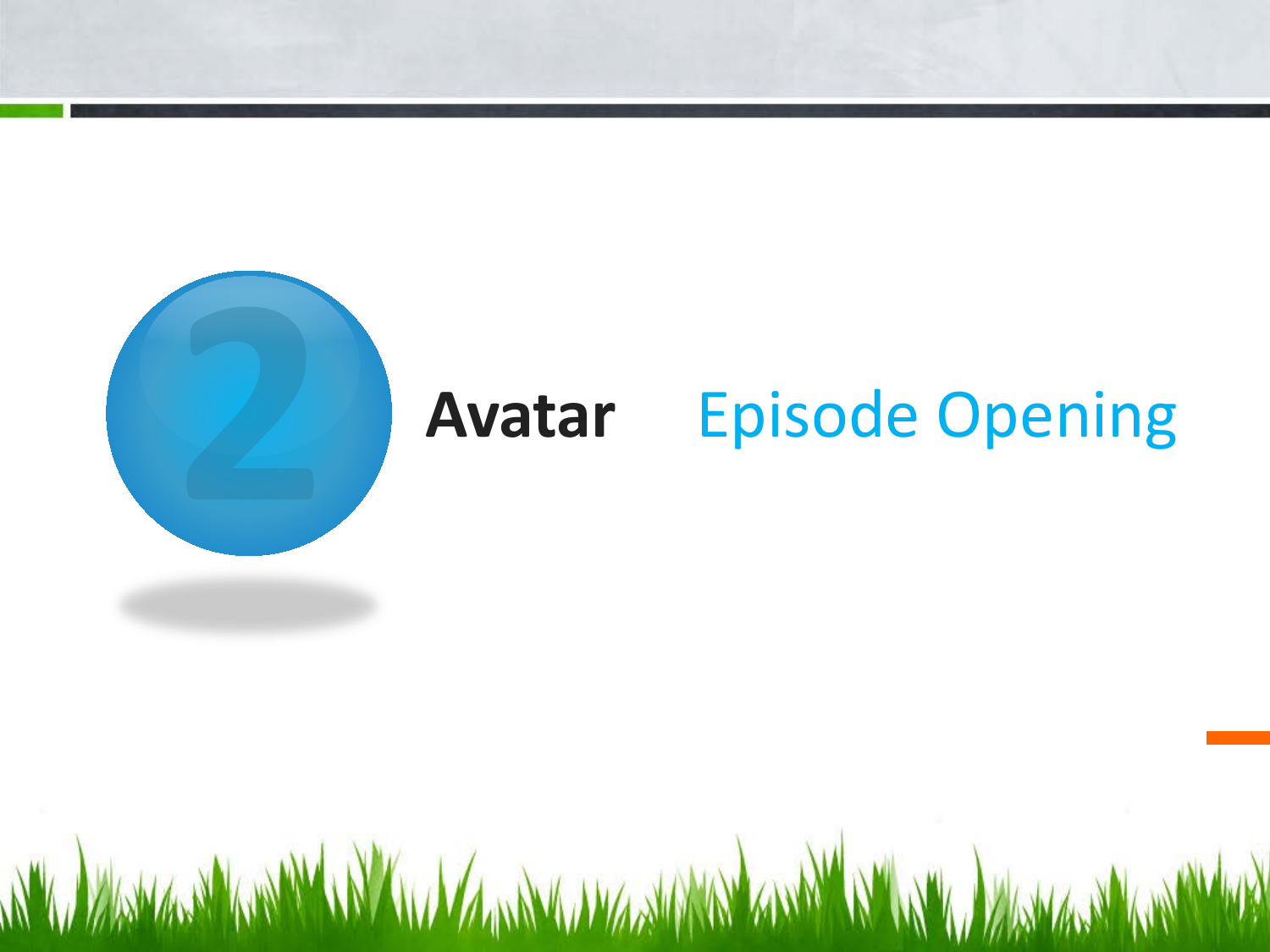

#### **Red=Required fields**

**Episode is auto assigned and cannot be changed**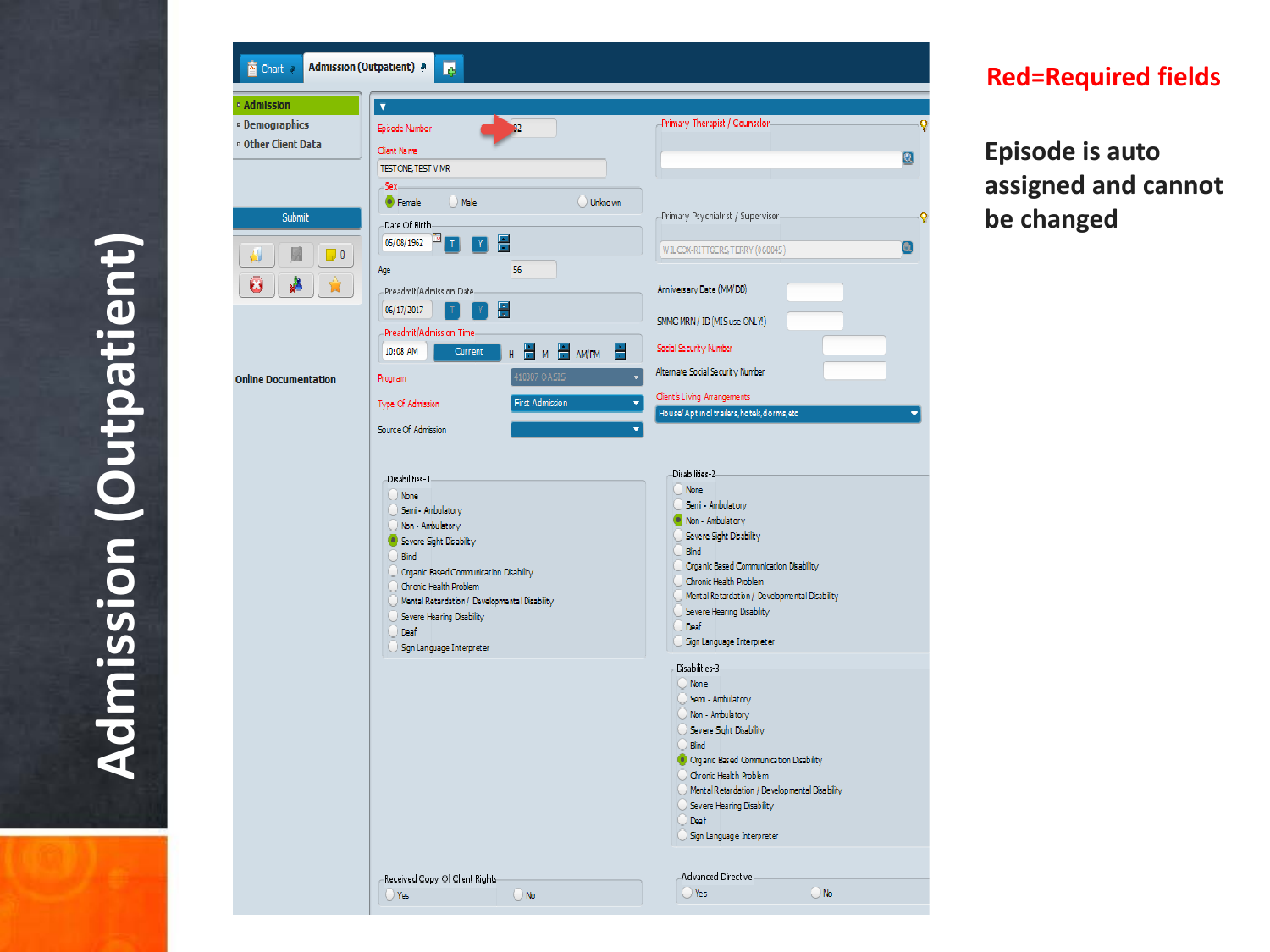## **Avatar** Episode Opening (Admitting a New Client)



#### **Steps**

1. After searching for a client with client lookup and if the client is not in the system, you are ready to open a new client.



2. Select **Admission Outpatient** form from your list of forms, the **Select Client** box should appear

 $\pm$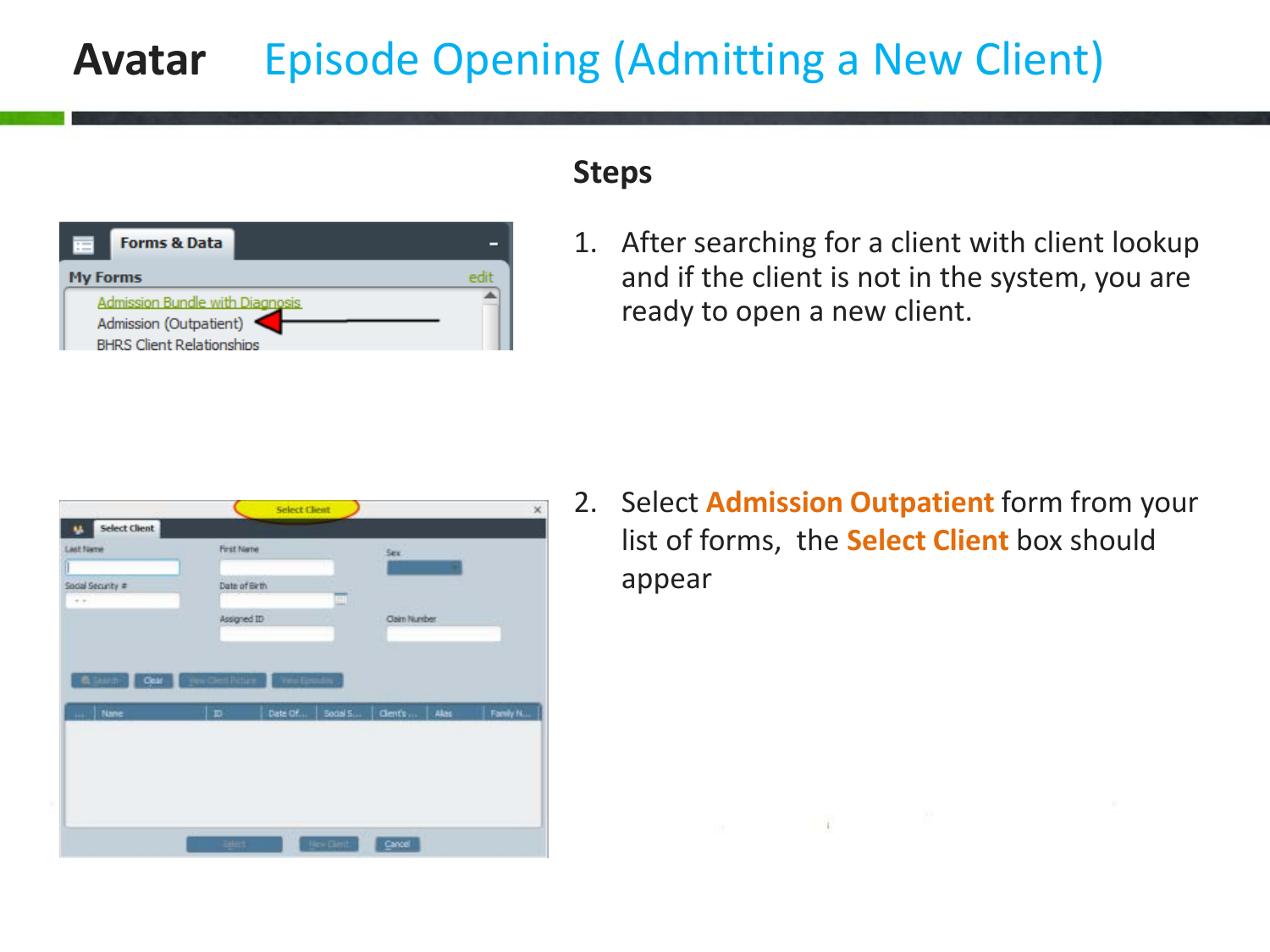## **Avatar** Episode Opening (Admitting a New Client)

3. In the Select Client screen, enter the client last name, first name, and sex. Click Search.





6. The Auto Assign dialog display, Click **Yes** to generate an ID number.

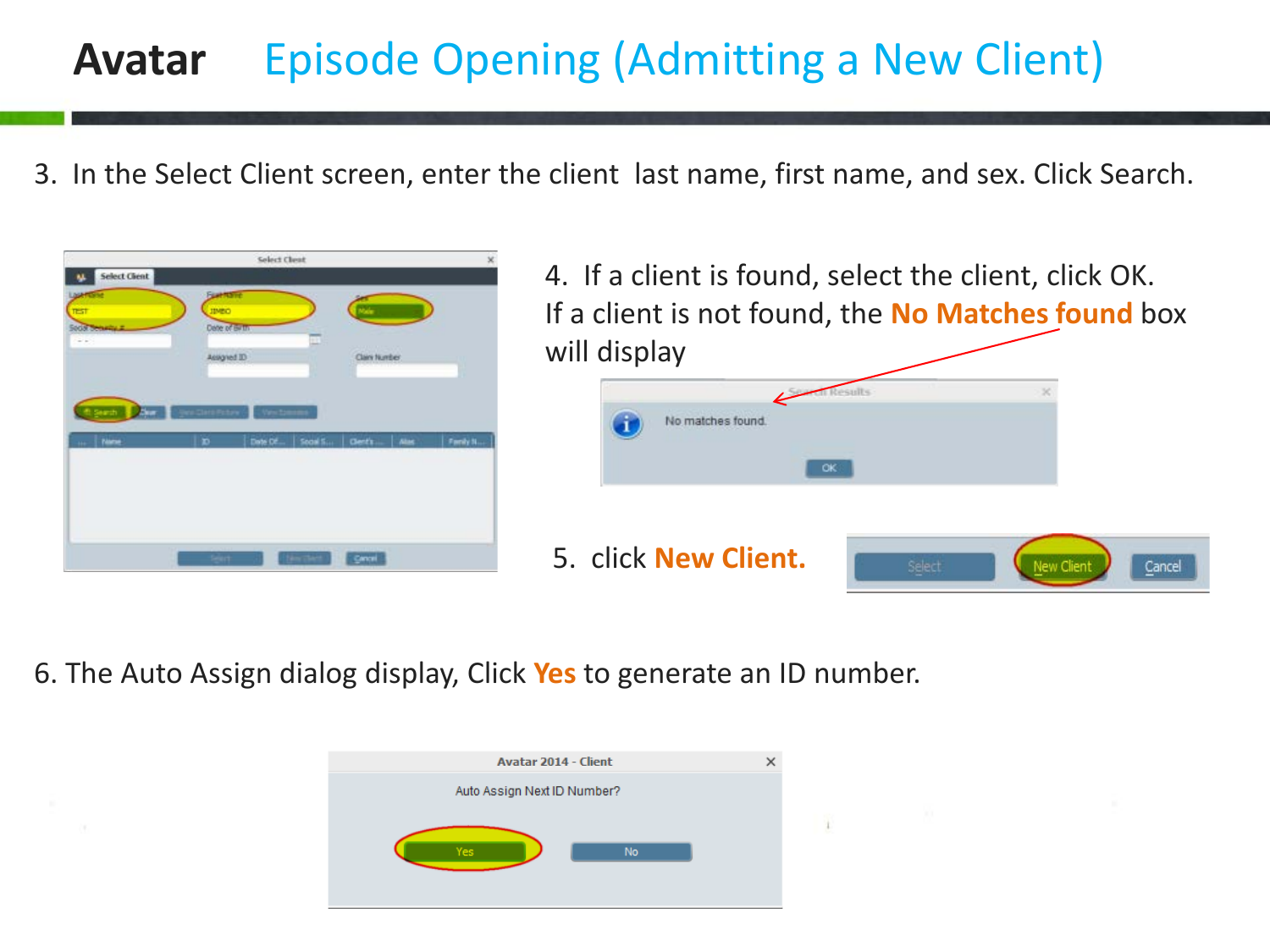### **Avatar** Admission (Section)

### The Admission (Outpatient) form is divided in 3 sections

| <b>Admission (Outpatient)</b><br>-9 |  |  |
|-------------------------------------|--|--|
| ¤ Admission                         |  |  |
| <b>Demographics</b>                 |  |  |
| <b>¤ SMC BHRS Fields</b>            |  |  |
| Submit                              |  |  |
|                                     |  |  |

### 1. Admission 2. Demographics 3. Other Client Data





### **This section is currently not being used**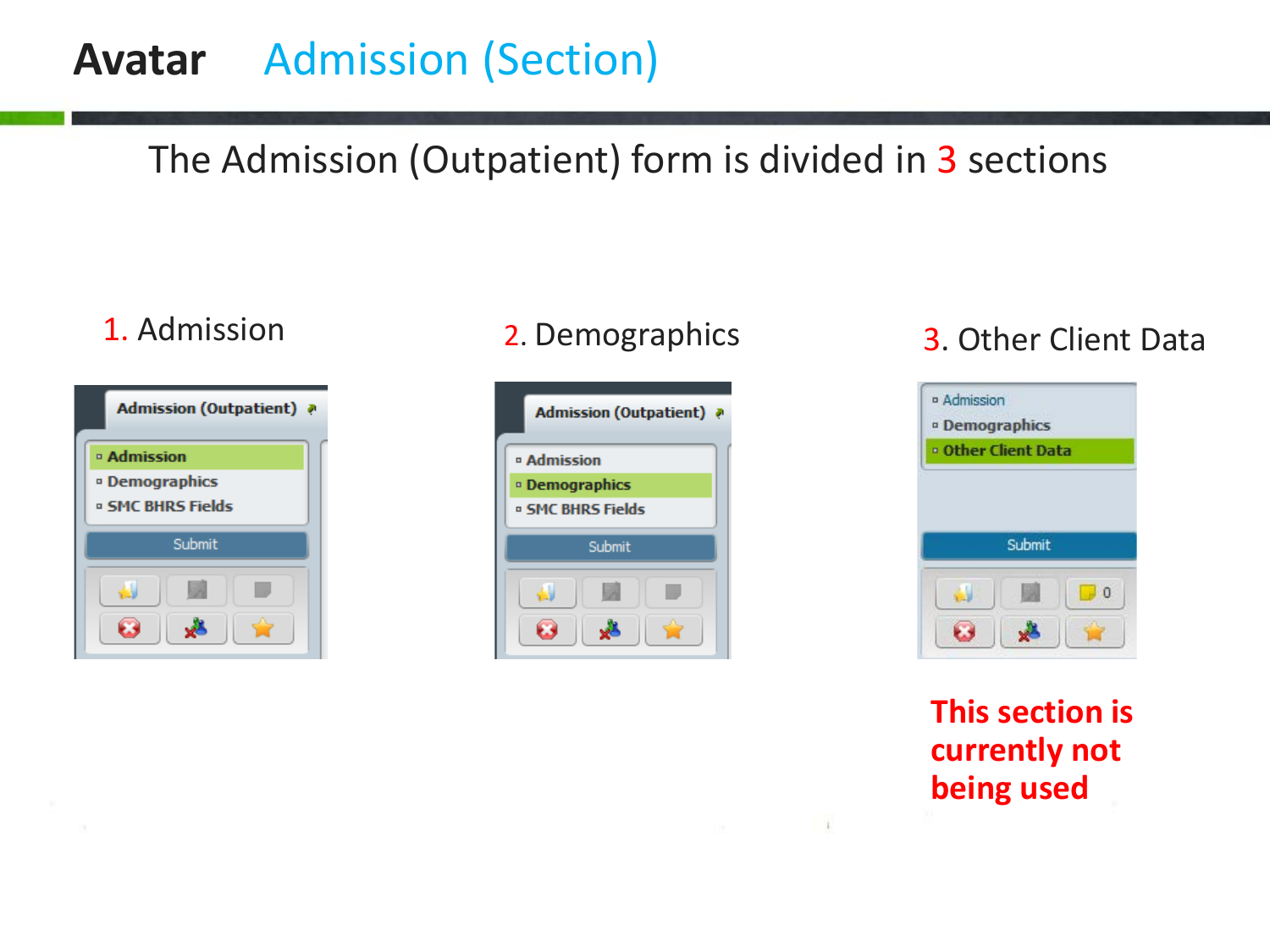### **Avatar** Admission (Section)



- 1. Date of Birth
- 2. Admission Date
- 3. Admission Time
- 4. Program
- 5. Type of Admission
- 6. Source of Admission
- 7. Primary Therapist/Counselor
- 8. SSN

 $\pm$ 

9. Living Arrangements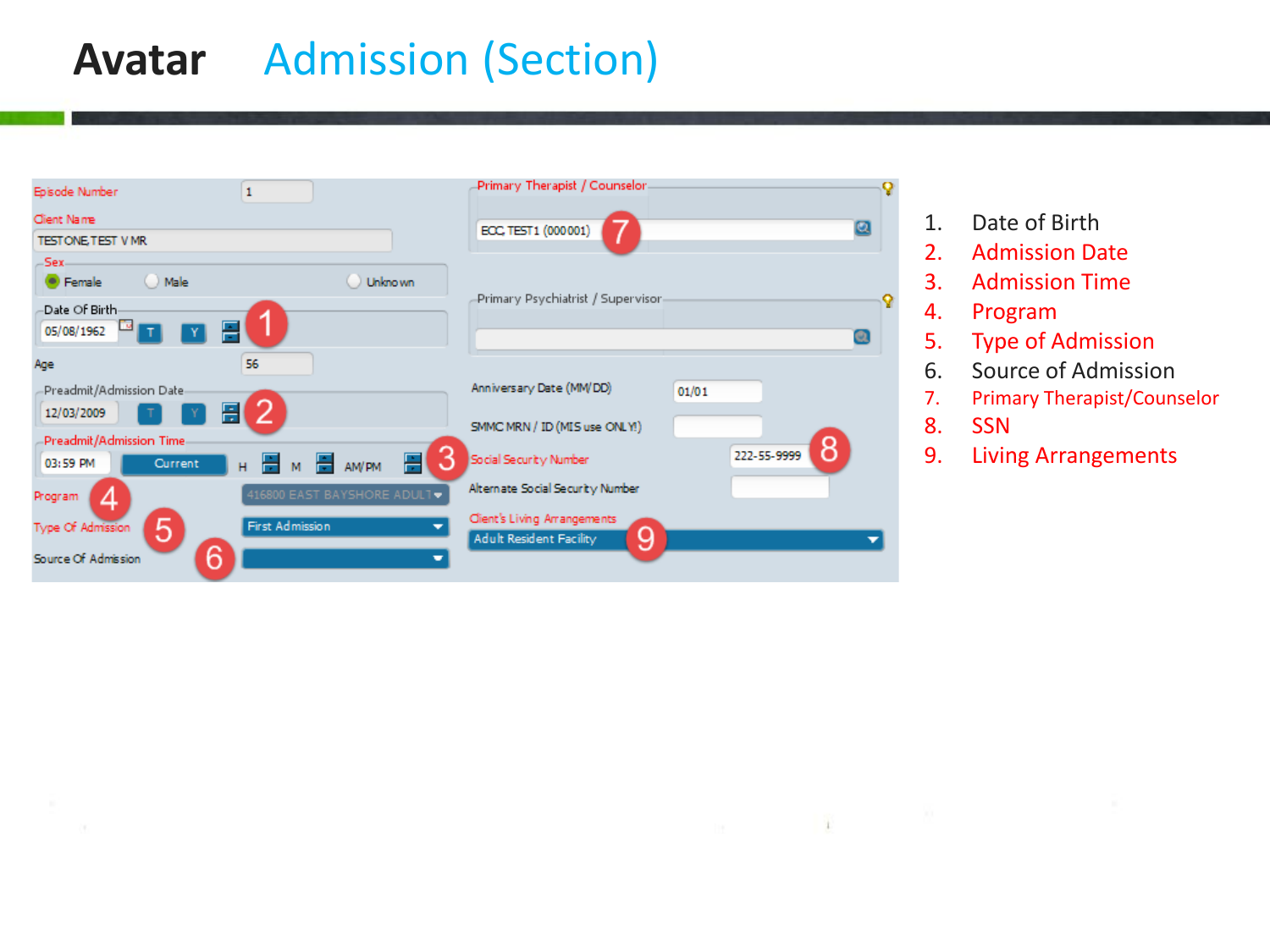### **Avatar** Admission (Section)

| Disabilities-1                                                                                                                                                                                                                                                                       | -Disabilities-2-                                                                                                                                                                                                                                                                                                                                                   |
|--------------------------------------------------------------------------------------------------------------------------------------------------------------------------------------------------------------------------------------------------------------------------------------|--------------------------------------------------------------------------------------------------------------------------------------------------------------------------------------------------------------------------------------------------------------------------------------------------------------------------------------------------------------------|
| <b>None</b><br>Semi - Ambulatory<br>10<br>Non - Ambulatory<br>Severe Sight Disability<br>Bind<br>Organic Based Communication Disability<br>Chronic Health Problem<br>Mental Retardation / Developmental Disability<br>Severe Hearing Disability<br>Deaf<br>Sign Language Interpreter | O None<br>Semi - Ambulatory<br>11<br>O Non - Ambulatory<br>Severe Sight Disability<br>$\Box$ Bind<br>Organic Based Communication Disability<br>Chronic Health Problem<br>Mental Retardation / Developmental Disability<br>Severe Hearing Disability<br>Deaf<br>Sign Language Interpreter                                                                           |
| Received Copy Of Client Rights<br>14<br>$\bigcirc$ No<br>Yes                                                                                                                                                                                                                         | -Disabilities-3-<br>O None<br>Semi - Ambulatory<br>12<br>Non - Ambulatory<br>Severe Sight Disability<br>$)$ Blind<br>O Organic Based Communication Disability<br>Chronic Health Problem<br>) Mental Retardation / Developmental Disability<br>Severe Hearing Disability<br>◯ Deaf<br>Sign Language Interpreter<br>Advanced Directive<br>13<br>$\bigcirc$ No<br>Yes |
| Advanced Directive Note                                                                                                                                                                                                                                                              |                                                                                                                                                                                                                                                                                                                                                                    |
| <b>Admission Note</b>                                                                                                                                                                                                                                                                |                                                                                                                                                                                                                                                                                                                                                                    |
|                                                                                                                                                                                                                                                                                      | ∸D                                                                                                                                                                                                                                                                                                                                                                 |
| Team Assignment<br>17<br>416800 (EAST BATSHORE ADUL' →                                                                                                                                                                                                                               |                                                                                                                                                                                                                                                                                                                                                                    |
| -Is this a Transition in Care?-<br>$\bigcirc$ Yes<br>18                                                                                                                                                                                                                              | P<br><b>U</b> No                                                                                                                                                                                                                                                                                                                                                   |

#### 10. Disabilities -1 **(if None – Disabilities 2 & 3 are grayed out)**

- 11. Disabilities- 2
- 12. Disabilities-3
- 13. Copy of Client Rights **(Should always be Yes)**
- 14. Advance Directive
- 15. Advanced Directive Note
- 16. Admission Note

 $\pm$ 

- 17. Team Assignment
- 18. Transition in Care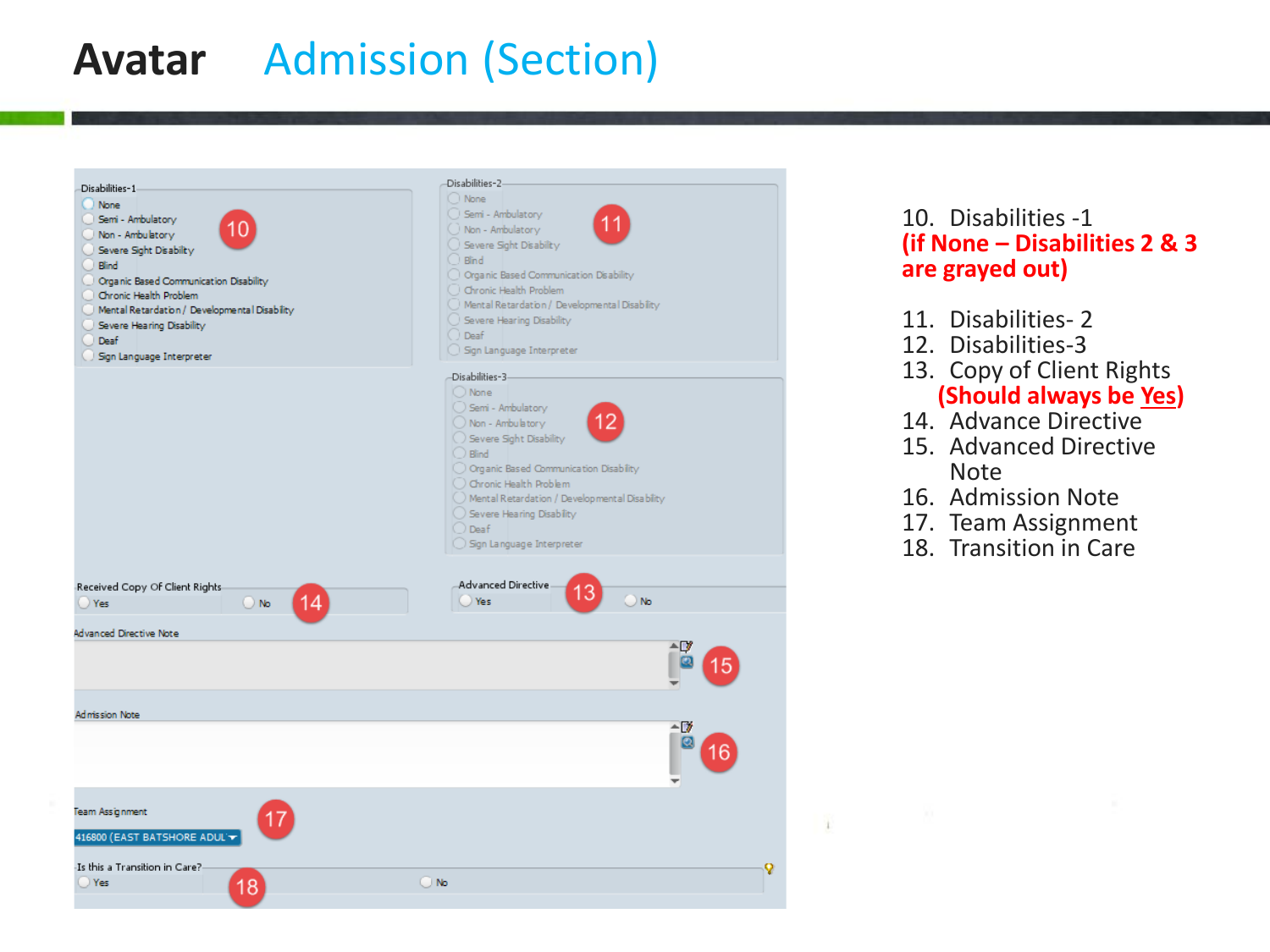### **Avatar** Demographics (Section)

**Even though this section is not required it is recommended that this form be completed with as much information as possible.** 1. Client Last Name **(auto** 



**Use this field to enter ALIAS information only** 

- **populated)**
- 2. Client First Name **(auto populated)**
- 3. Client Middle Initial<br>4. Suffix (if applicable)
- 4. Suffix **(if applicable)**
- 5. Client's Address
- 6. Client's Zipcode
- 7. Client's City
- 8. Client's County<br>9. Client's State
- Client's State
- 10. Client's Home Phone
- 11. Ok to contact
- 12. Client's Work Phone
- 13. Ok to contact
- 14. Client's Cell Phone
- 15. Ok to contact
- 16. Primary Phone
- 17. Maiden Name **(if applicable)**
- 18. Marital Status<br>19. Occupation
- **Occupation**
- 20. Employment Status<br>21. Education
- 21. Education<br>22. Email
- **Email**
- 23. Client Admission Packet Preference
- 24. Date Admission Packet Distributed<br>25. Smoking Status
- **Smoking Status**
- 26. Smoking Status Assessment Date (enter 01/01/2001)<br>27. Alias (8 available)
-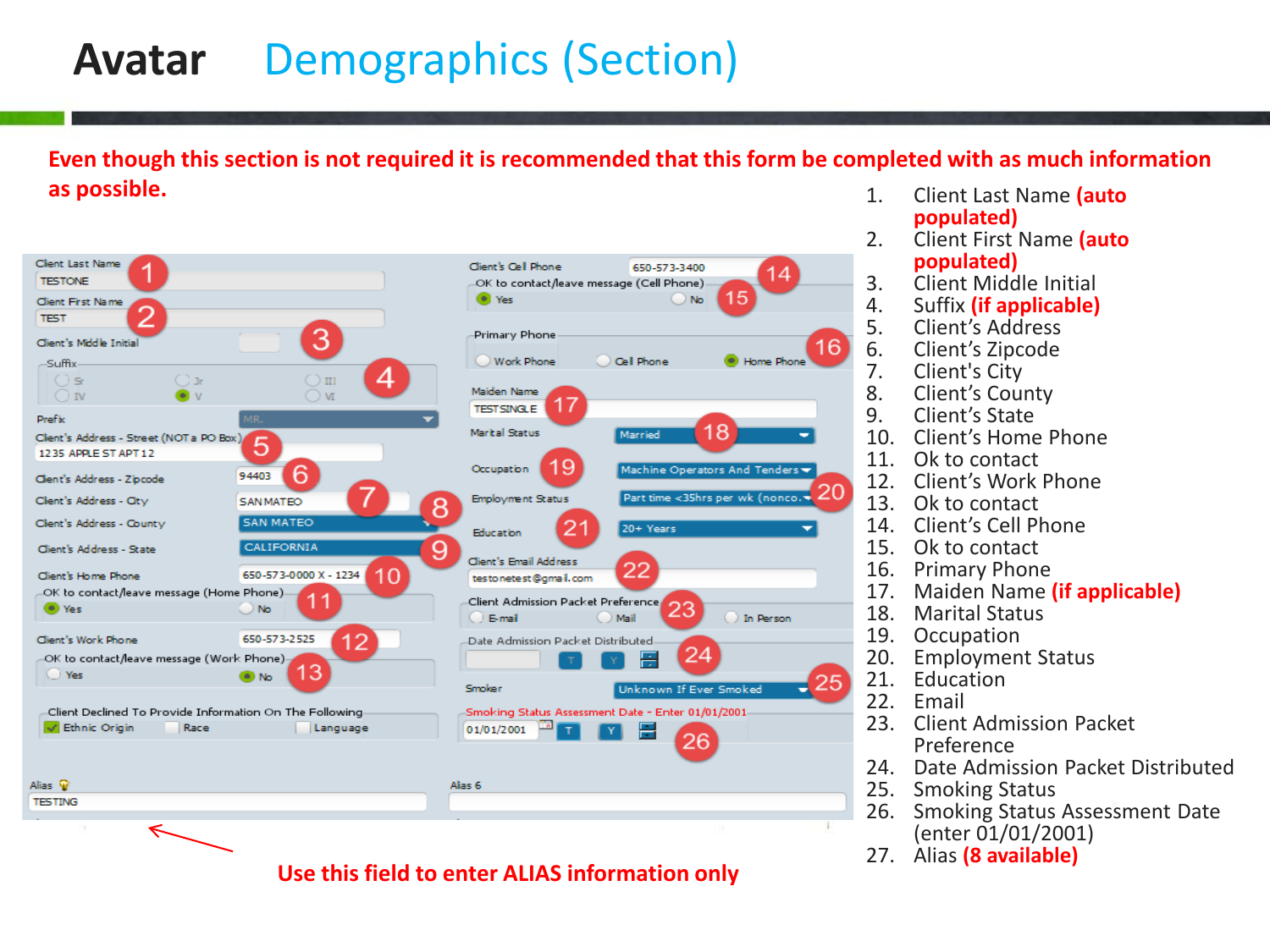### **Avatar** Demographics (Section)



 $\sim$   $\sim$   $\sim$   $\sim$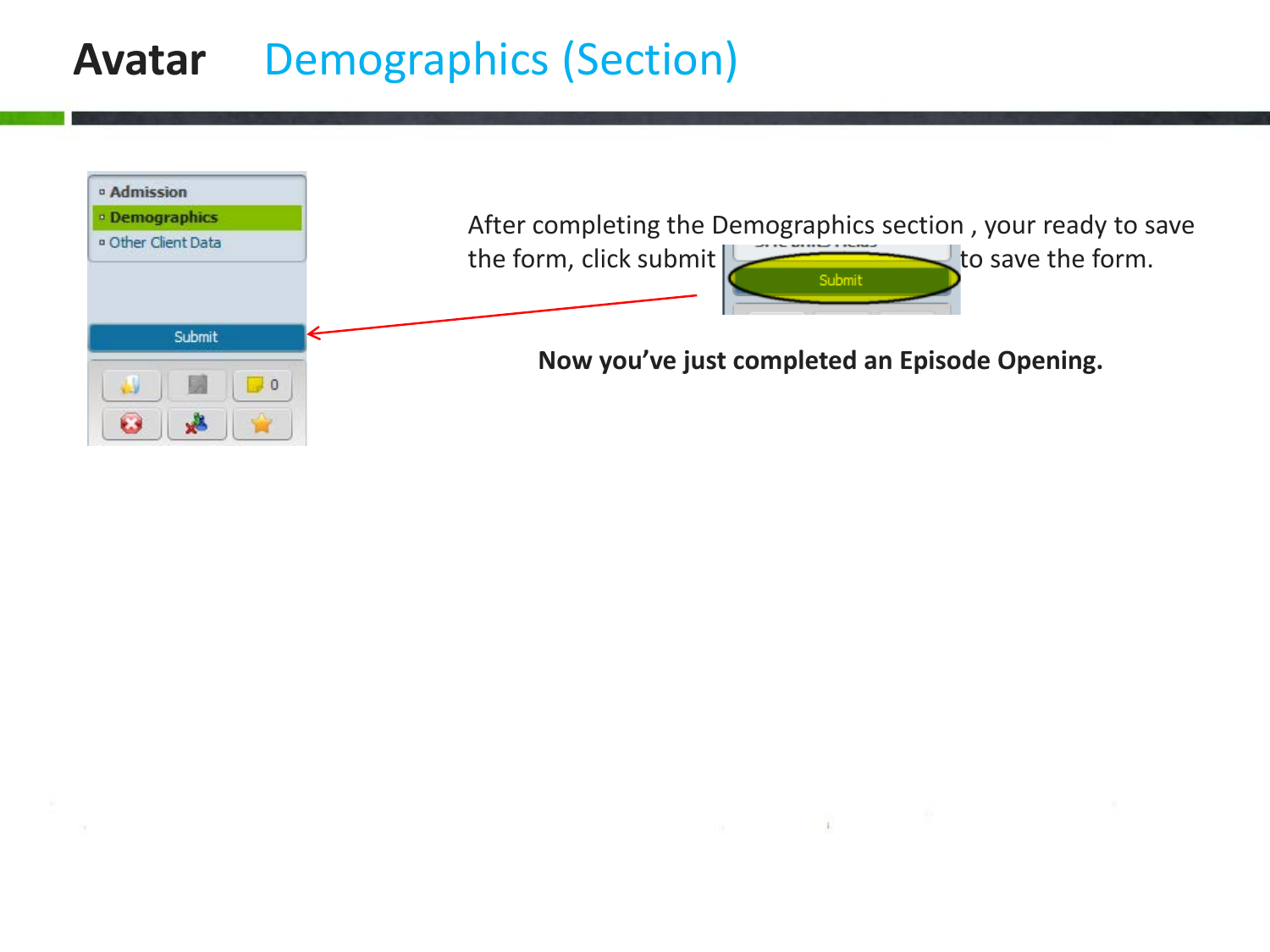

# **Avatar** Client Relationship & Client Update

A "W MARMALING A "W W W W W MARMALING AND "AND" N" W W WAS MARING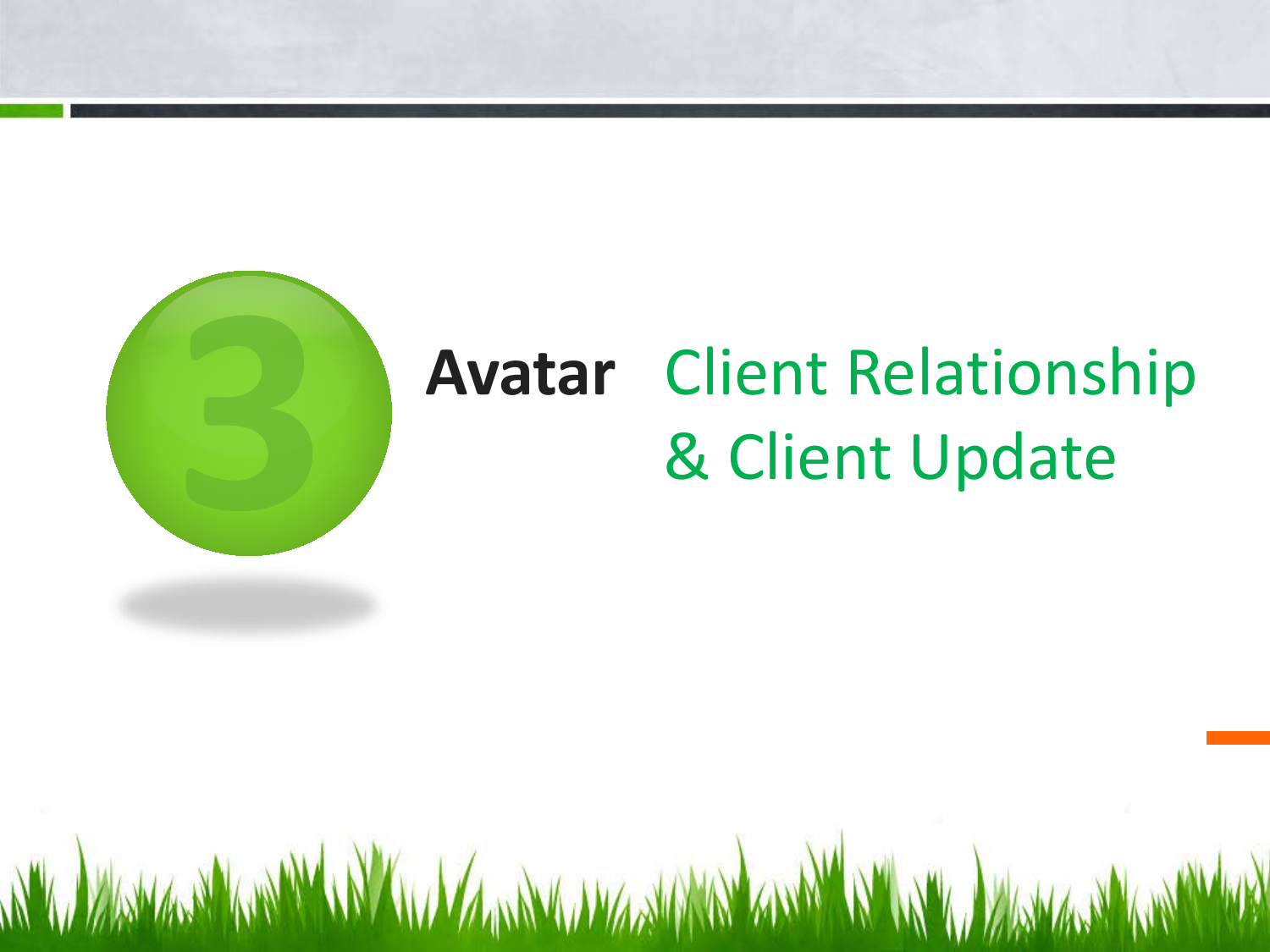

**BHRS Client Relationship BHRS Client Relationship**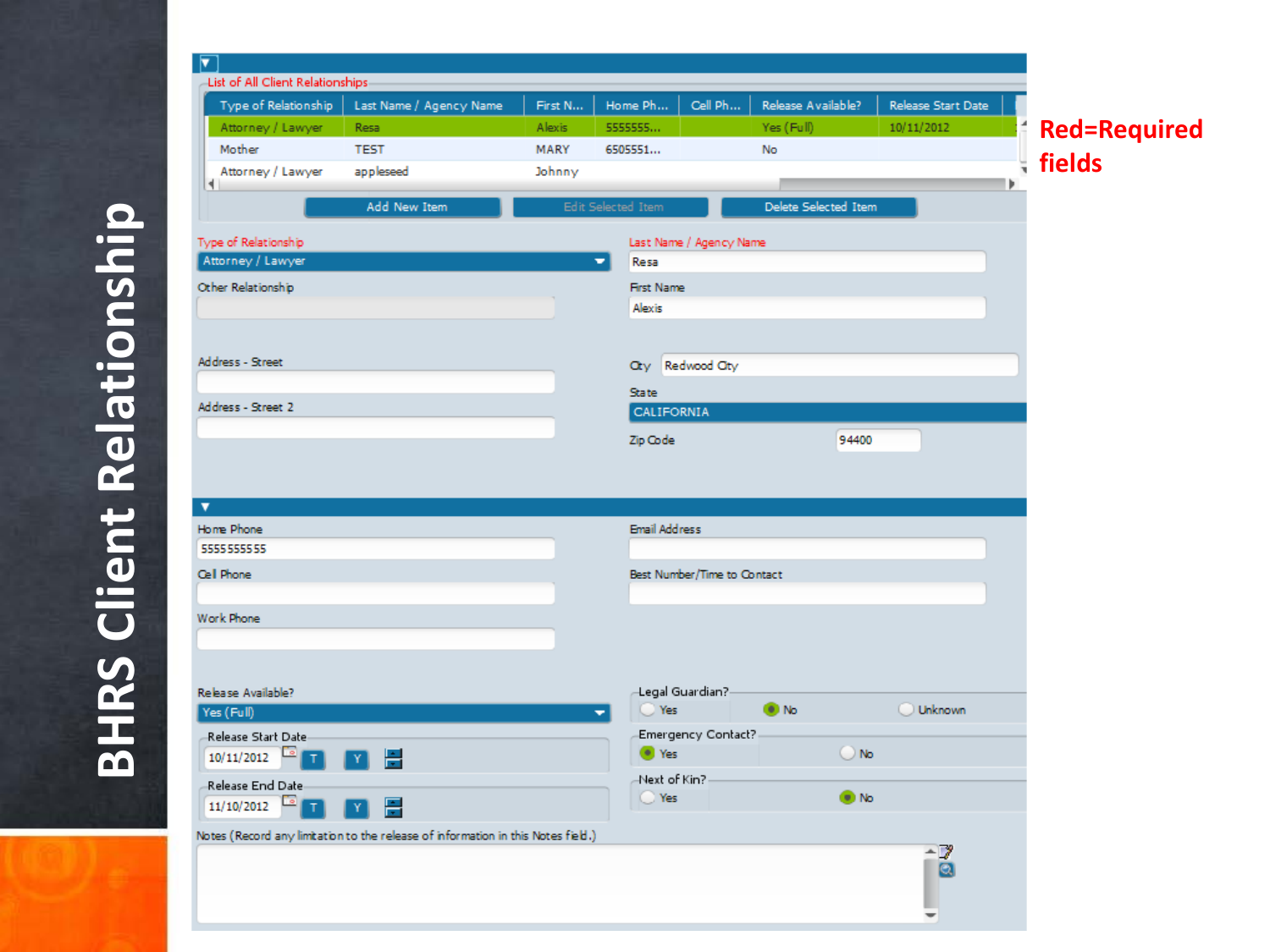### **Avatar** BHRS Client Relationship (adding a new contact)

| <b>My Forms</b>                  |  |
|----------------------------------|--|
| <b>BHRS Client Relationships</b> |  |

Select **BHRS Client Relationship** form from your list of forms, the **Select Client** box should appear

|                                       | <b>Select Client</b> |        | $\times$              |
|---------------------------------------|----------------------|--------|-----------------------|
| <b>Select Client</b><br>M.            |                      |        |                       |
| $\lceil \mathsf{a} \rceil$<br>testone |                      |        |                       |
| Client                                | Date Of Birth        | Gender |                       |
| TESTONE, TEST V MR (000930000)        | 05/08/1962           | Female |                       |
|                                       |                      |        |                       |
|                                       |                      |        |                       |
|                                       |                      |        |                       |
|                                       |                      |        |                       |
|                                       |                      |        |                       |
|                                       |                      |        |                       |
|                                       |                      |        |                       |
|                                       |                      |        |                       |
|                                       |                      |        |                       |
|                                       |                      |        |                       |
|                                       |                      |        |                       |
| $\blacksquare$                        |                      |        | $\blacktriangleright$ |
|                                       |                      |        |                       |
| Select                                | Select & View Chart  | Cancel |                       |

Enter Client ID or Type in last name, first name

Select the Client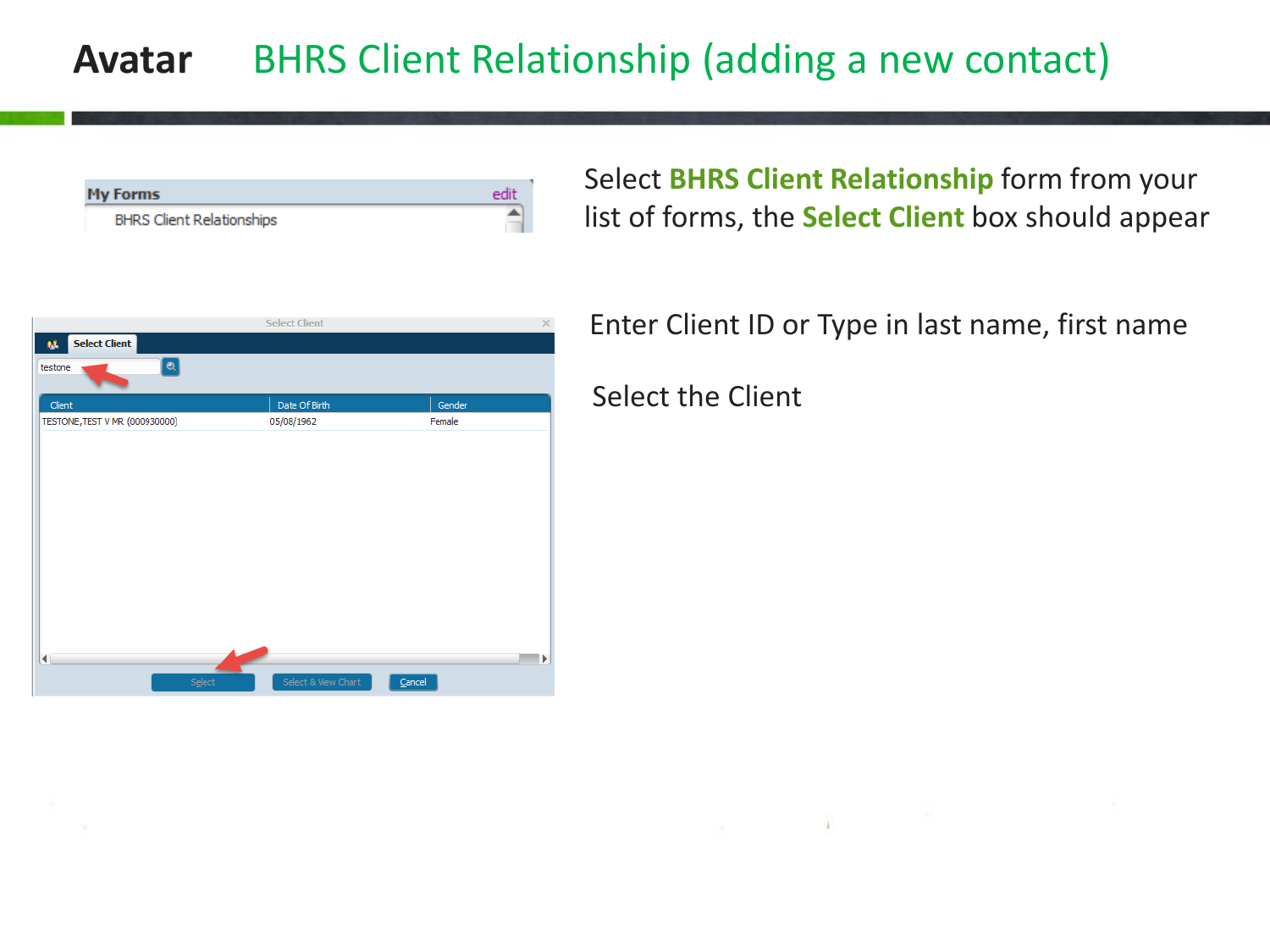### **Avatar** BHRS Client Relationship

### The BHRS Client Relationship form has 2 sections

1. Entry Date 2. Relationships

 $\pm$ 



#### Warning: Information is viewable by all Mental Health and AOD Providers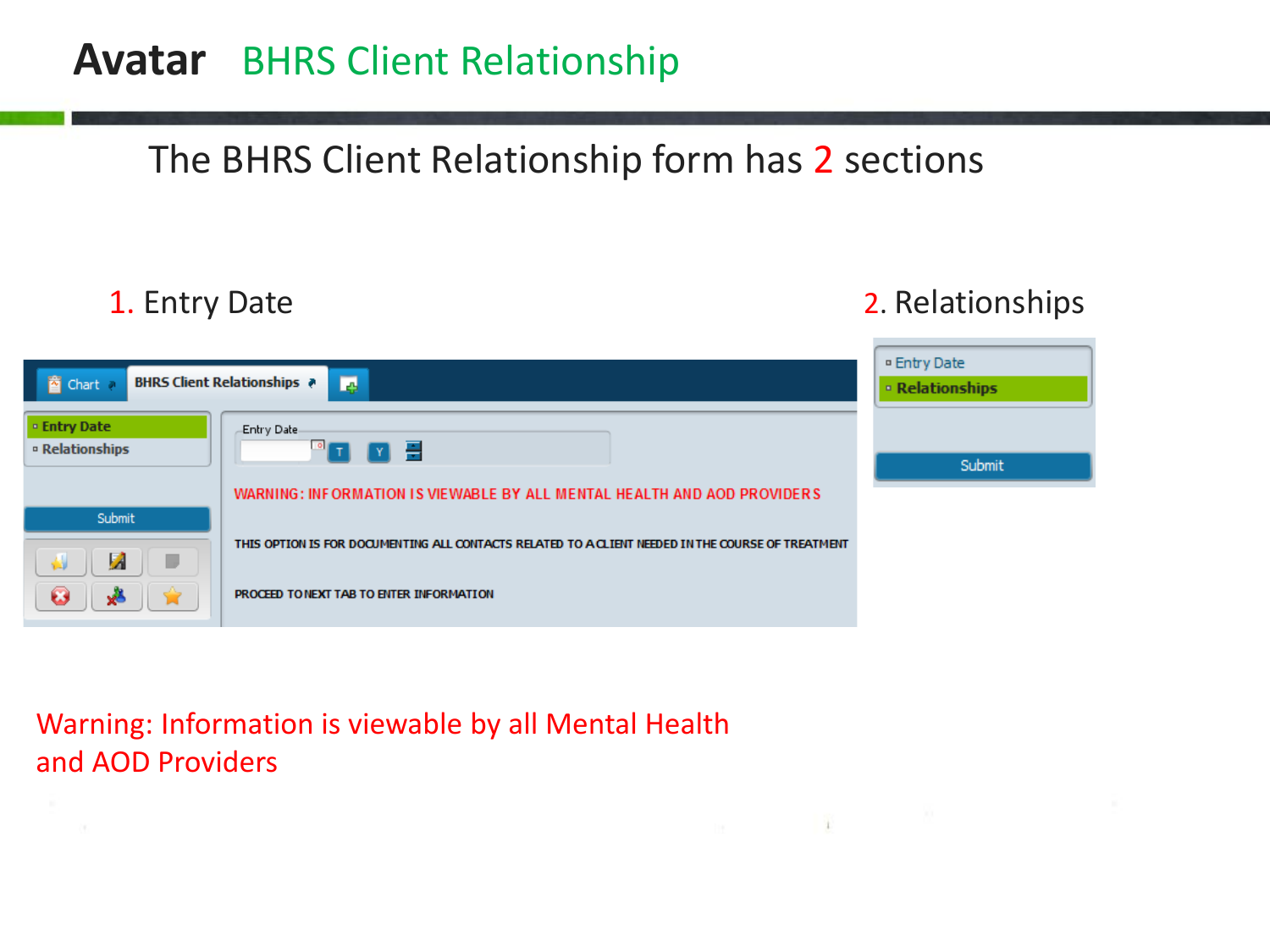### **Avatar** BHRS Client Relationship (adding a new contact)



To add a new contact, click **"Add New Item"**



- **1. Type of Relationship**
- **2. Last Name/Agency Name**
- 3. Other Relationship
- 4. First Name
- 5. Address St.
- 6. City

 $\pm$ 

- 7. State
- 8. Zip Code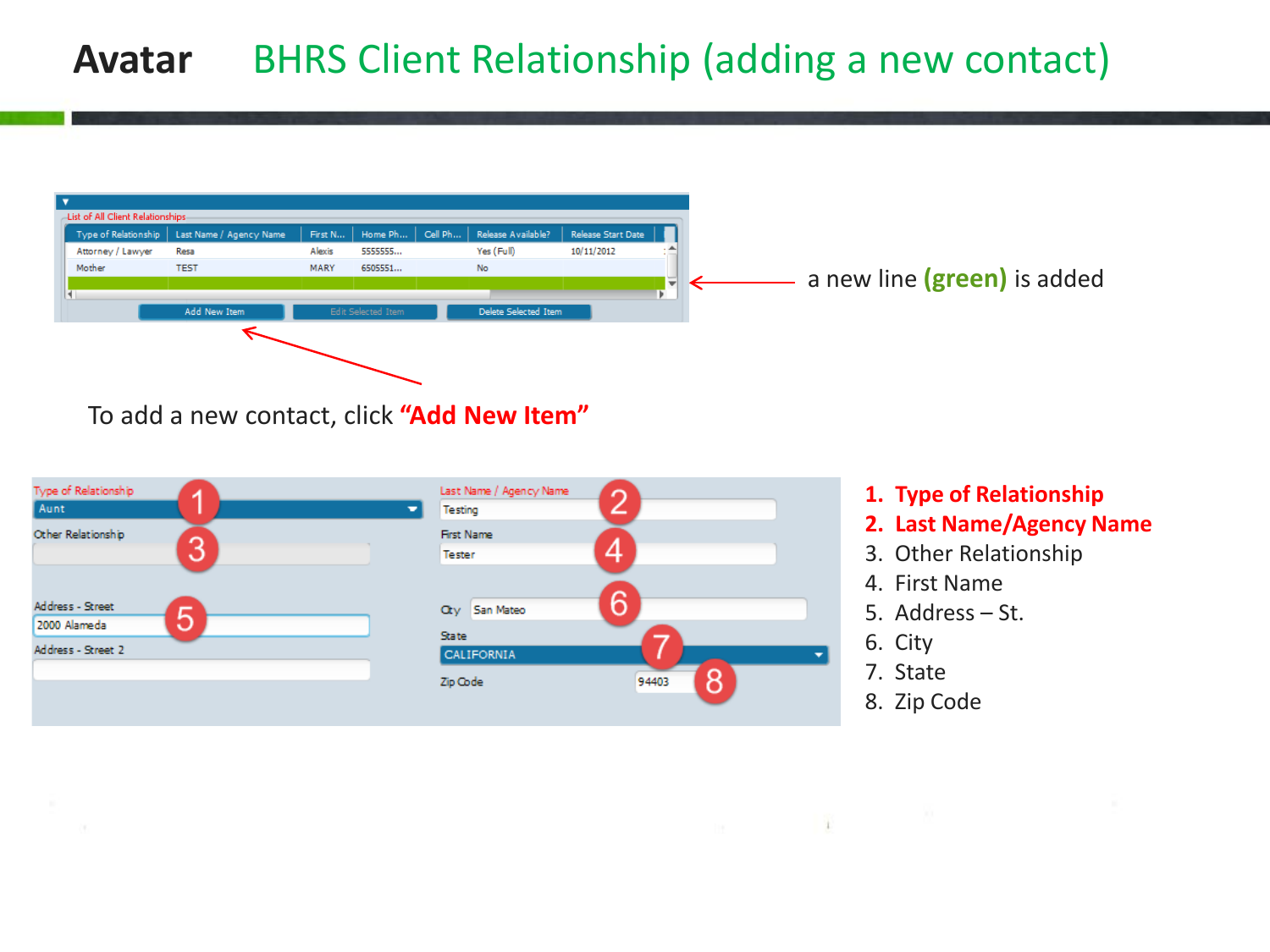### **Avatar** BHRS Client Relationship (adding a new contact)





- 9. Home Phone
- 10. Cell Phone
- 11. Work Phone
- 12. Email Address
- 13. Best #/Time to Contact

14. Release Available (3 Choices-Full, Limited, Verbal)

- 15. Release Start Date
- 16. Release End Date
- 17. Legal Guardian
- 18. Emergency Contact
- 19. Next of Kin
- 20. Notes: **(if Limited or Verbal field becomes required )**

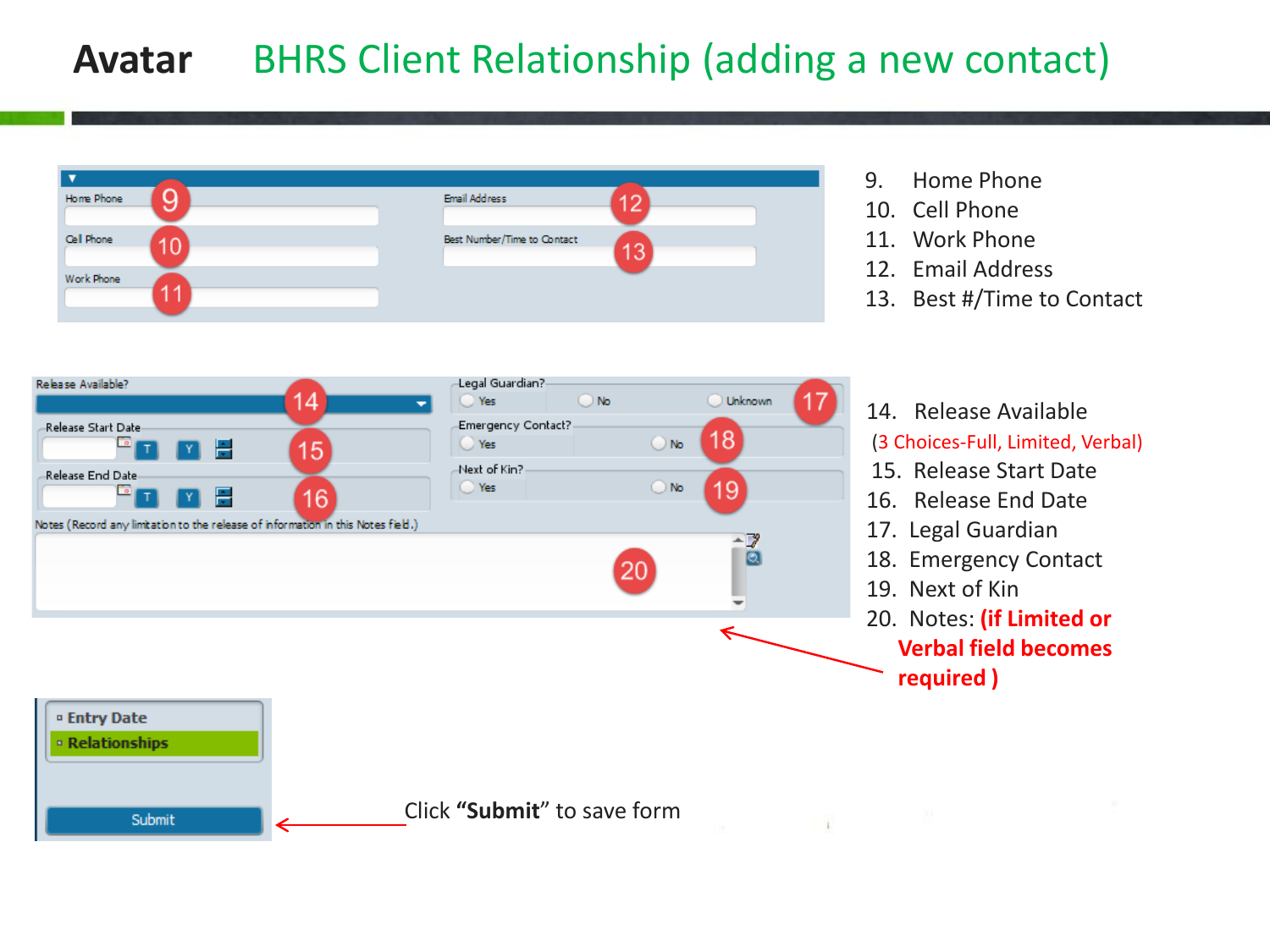### **Avatar** Updating Client Demographics –Admission (Outpatient )

#### **Client demographics updates are done utilizing the Admission Outpatient Form – (Demographics section)** 1. Client Last Name **(auto**



- **populated)**
- 2. Client First Name **(auto populated)**
- 3. Client Middle Initial<br>4. Suffix *(if applicable)*
- 4. Suffix **(if applicable)**
- 5. Client's Address
- 6. Client's Zipcode
- 7. Client's City
- Client's County
- 9. Client's State
- 10. Client's Home Phone
- 11. Ok to contact<br>12. Client's Work
- **Client's Work Phone**
- 13. Ok to contact
- 14. Client's Cell Phone
- 15. Ok to contact
- 16. Primary Phone
- 17. Maiden Name **(if applicable)**
- 18. Marital Status<br>19. Occupation
- 19. Occupation<br>20. Employmen
- 20. Employment Status<br>21. Education
- 21. Education<br>22. Email
- **Email**
- 23. Client Admission Packet Preference
- 24. Date Admission Packet Distributed<br>25. Smoking Status
- **Smoking Status**
- 26. Smoking Status Assessment Date (enter 01/01/2001)<br>27. Alias (8 available)
-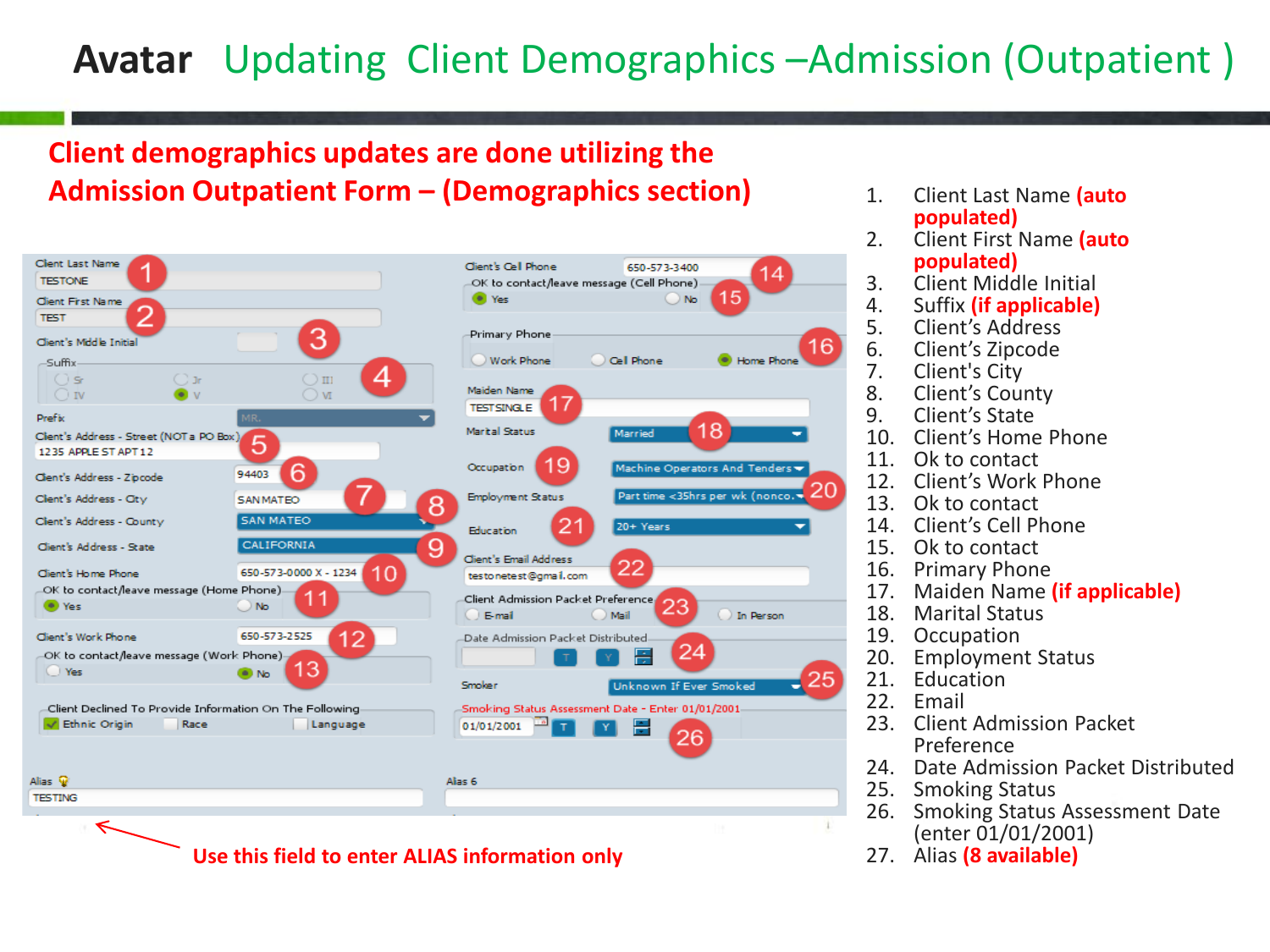

# **Avatar** Episode Closing

WWW. WARMARY WANTED A THE WARD WAS TRANSMITTED AND WARD WARD WARD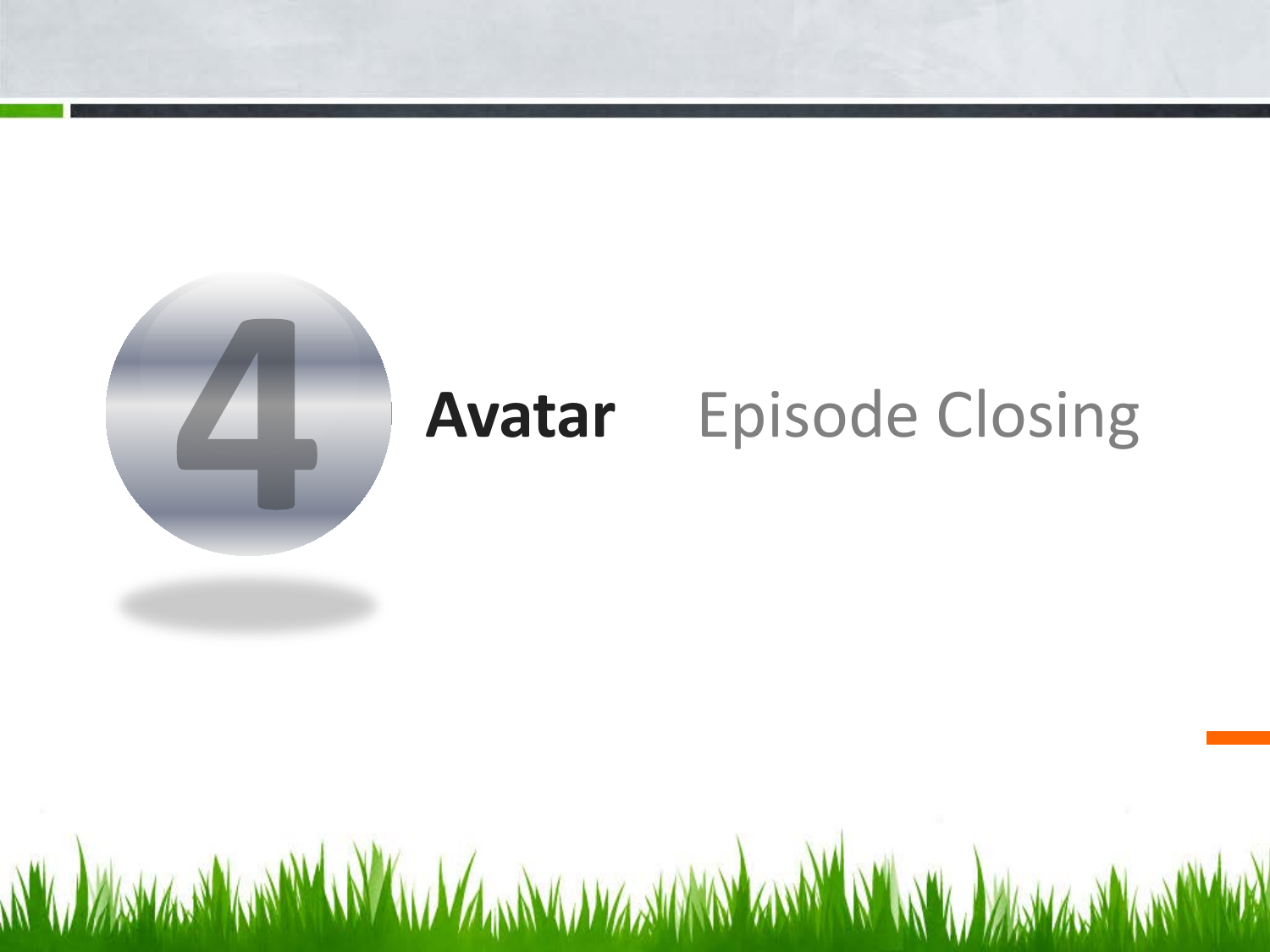### **Episode Closing - Discharge (Outpatient)**

| Discharge (Outpatient) ?<br><b>T Ghart</b> 2       | 國                                                                                                 |                                |   |                                        |           |
|----------------------------------------------------|---------------------------------------------------------------------------------------------------|--------------------------------|---|----------------------------------------|-----------|
| · Discharge<br><sup>o</sup> Demographics<br>Submit | Episode Number<br>Date Of Discharge-<br>08/09/2018 1 T Y<br>Discharge Time<br>09:54 AM<br>Current | $\overline{82}$<br>H M M M M M |   | Discharge Remarks/Comments             | - 7∕<br>▣ |
| F<br>и<br>خبر<br>Ø                                 | Discharge Day Of Week<br>Length Of Stay<br>418<br>Type Of Discharge                               | <b>THURSDAY</b>                |   | <b>Hospital Discharge Instructions</b> | -7<br>₩I  |
| <b>Online Documentation</b>                        | Administrative Discharge<br>-Discharge Practitioner-                                              |                                | 図 | Discharge Client Living Arrangement    |           |

#### **Red=Required fields**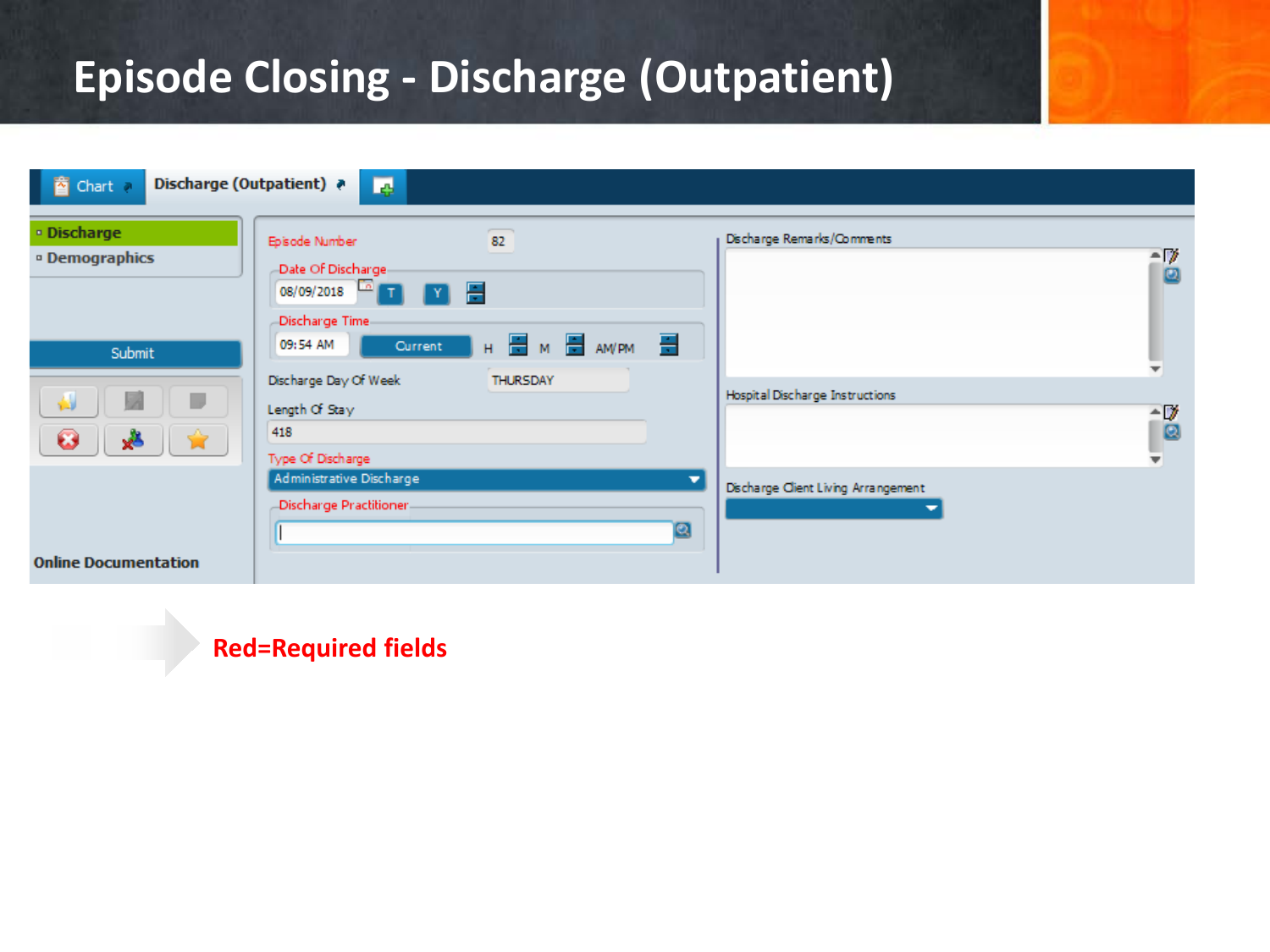### **Avatar** Episode Closing - Discharge (Outpatient)



Select **Discharge (Outpatient)** form Forms & Data



In the Select Client screen, enter the client name or ID, and **select. Click Select.**

 $\mathbf{1}$